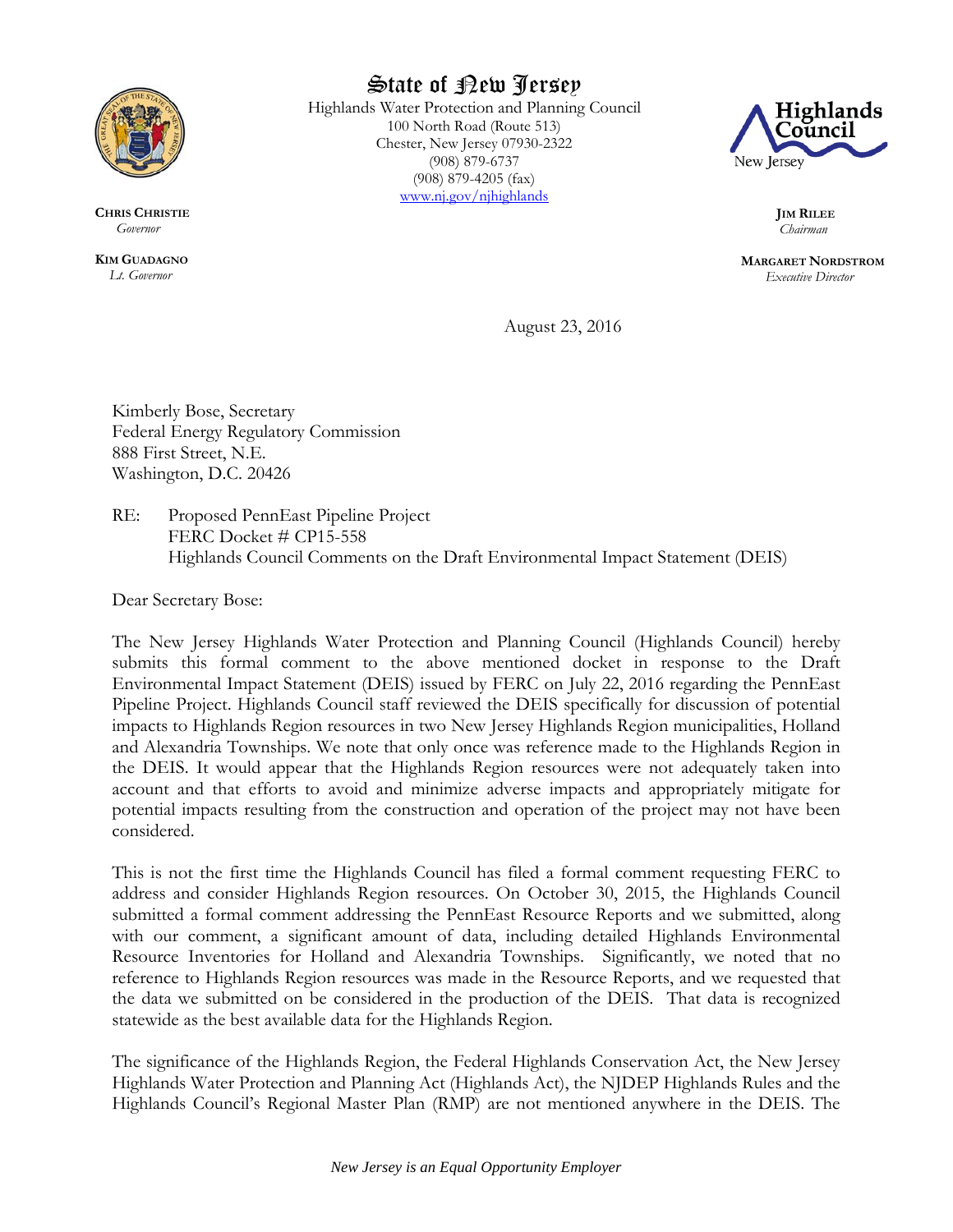Federal Highlands Conservation Act (PL 108–421, Section 2) states "The Purposes of the Act are - (1) to recognize the importance of the water, forest, agricultural, wildlife, recreational, and cultural resources of the Highlands region, and the national significance of the Highlands region to the United States." The areas being reviewed are clearly identified as being located in the Highlands Region as defined in the Federal Highlands Conservation Act. One of the principal purposes for the adoption of the New Jersey Highlands Water Protection and Planning Act (N.J.S.A. C.13:20-2) was to implement the stated purposes of the Federal Highlands Conservation Act.

The DEIS refers to the Highlands Region just once and it incorrectly characterizes the Highlands Planning Area lands (Section 4.7.7.1). Our concern voiced in October of 2015 is the same as our concern today; our comments to the FERC docket last year during the initial comment period were not addressed and our data does not appear to have been utilized during the assembly of the DEIS. We believe that the data which was gathered to produce the DEIS is lacking and incomplete. Surveys are incomplete due to lack of permission from property owners to allow property access. While desktop analyses may be completed for certain static resources, field investigations are necessary to assess potential impacts to most natural resources. Habitat for rare, threatened and endangered species (animals and plants) must be fully surveyed, throughout multiple seasons. Wetlands, riparian buffers, stream crossings and waterbodies must be characterized and fully documented. Unique geology and unanticipated hazards must be evaluated. Forested areas to be impacted must be classified and quantified. Wellhead protection areas, groundwater recharge areas and water withdrawal points must be identified. Scenic, archaeological and historic resources must be fully inventoried and protected.

The Highlands Council will be issuing a Consistency Determination (CD) for the Project once permit applications are filed with NJDEP for the various land use activities which will result in temporary and permanent and resource disturbance. Our CD will be provided to the NJDEP during their consideration of permit applications for lands within the Highlands Region, specifically Holland and Alexandria Townships (approximately 9.5 miles of Project as well as access roads and laterals) in New Jersey. The CD will address all Highlands RMP Resources which would be potentially affected by the installation and operation of the Project. Please see this link for our RMP: [http://www.nj.gov/njhighlands/master/.](http://www.nj.gov/njhighlands/master/) While our role is advisory in nature, it is the full expectation of the Council that our advice to NJDEP will be given great weight and consideration, as required in the NJDEP Highlands Rules, during consideration of any permit applications. The protection of fragile, unique and well documented resources is the goal of the Highlands Council and the municipalities with which we work.

PennEast has indicated that they would voluntarily prepare a Comprehensive Mitigation Plan (CMP) to detail proposed efforts to avoid, minimize and mitigate impacts to Highlands RMP Resources. The CMP would be expected to be submitted to the Highlands Council to inform the Consistency Determination. The CD would be subject to a public process and heard by the full voting membership of the Council, with a written public comment period prior to the hearing and public comment session during the hearing. As of the date of this comment however, we do not have a commitment from PennEast regarding the CMP. If PennEast declines to prepare a CMP, the Highlands Council will still conduct the CD in the same public manner. The results of this process will be provided to NJDEP.